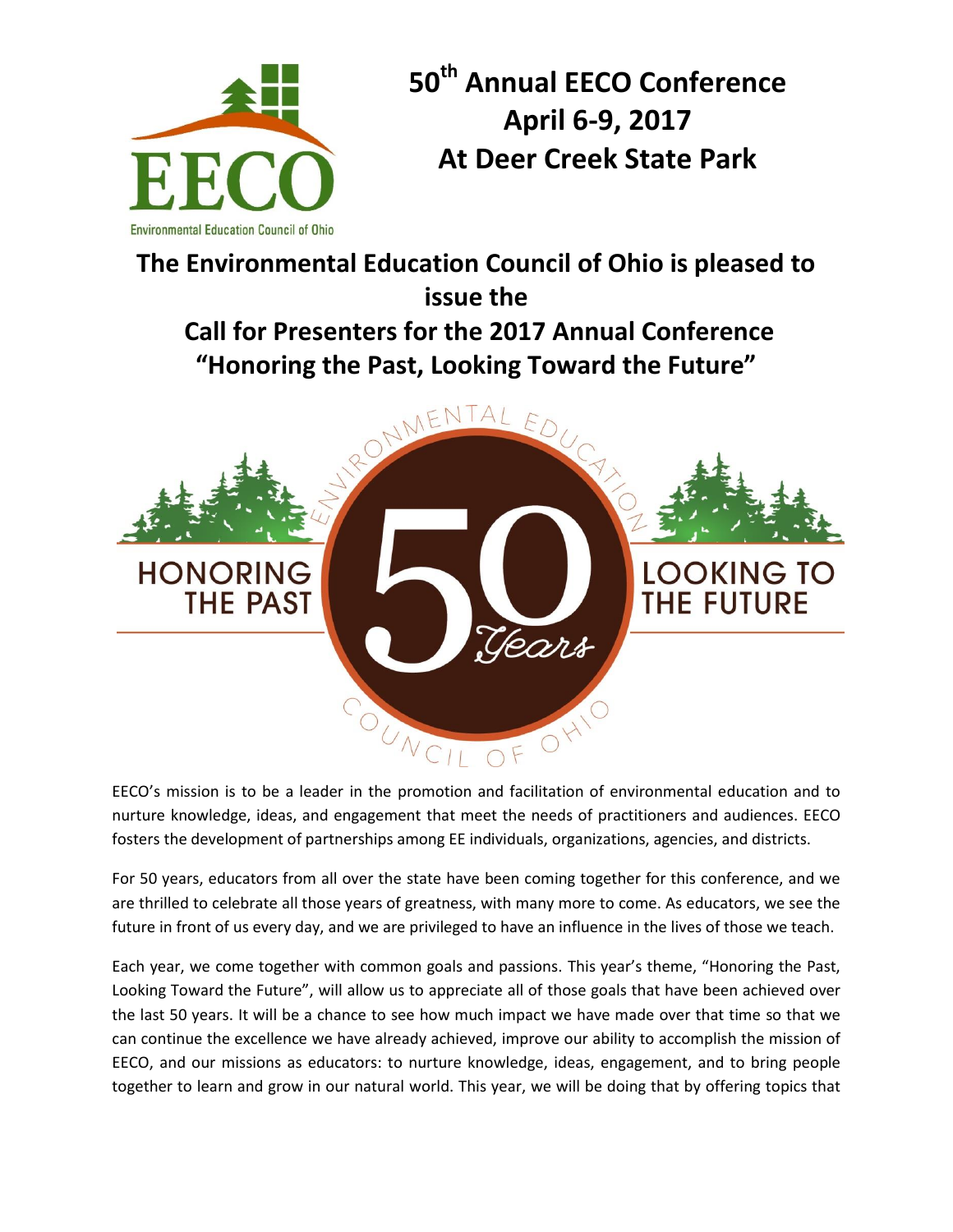help educators in all settings learn more about the environment, while helping them develop new educational strategies for their lessons, programs, and projects.

If you have a program that you feel passionate about, we want to see it! The conference theme is divided into strands, with each strand meant to encourage participants from different interests and backgrounds to gain new knowledge and information that pertains to their area of education. Proposals for sessions should address one or more strands in order to make the session informative to as many participants as possible.

## **2017 Strands:**

**Engaging Minorities in the Outdoors-** As we strive to increase the number of STEM and outdoor careers, our desire is to include everyone; but programs sometimes fall short on engaging minorities. This strand will focus on compelling strategies for drawing in and including minorities in the outdoors.

**Environmental Careers**- Presentations in this strand should focus on programs and projects that inspire passion in students to pursue an environmental career path, as well as the resources that are available to make those connections to existing and future careers in the environment.

**Outdoor Education -** Presentations in this strand should focus on innovative strategies for getting students involved in their education through the environment. The focus should be on helping students develop a deeper relationship with nature while building personal and social skills across any and all subjects of study.

**Fundraising-** This strand will be for educators interested in finding monetary support to build upon their current programs or to create new ones. It should give them knowledge on how EE professionals around the state fund their activities, such as building a donor base, grant funding, partnerships, building capacity, etc.

**Technology in Nature** - As the use of technology in the classroom grows, it only makes sense that we embrace the new methods of teaching and bring them with us outside. Presentations in this strand may focus on any use of technology outdoors and may include: citizen science apps, data collection, games, etc.

**Please submit your session proposal by returning the attached application by November 18, 2016 to be included in the program. Electronic submissions are preferred and greatly appreciated. Please return submissions to Jen Dennison, Conference Chair, ODNR-Division of Wildlife, 2045 Morse Rd., Bldg G., Columbus, OH 43229 or [jen.dennison@dnr.state.oh.us](mailto:jen.dennison@dnr.state.oh.us) If you have any questions, feel free to contact Jen Dennison at 614-265-6316. You will be notified of the status of your proposal by December 15th. Thank you for your submission and we look forward to working with you!**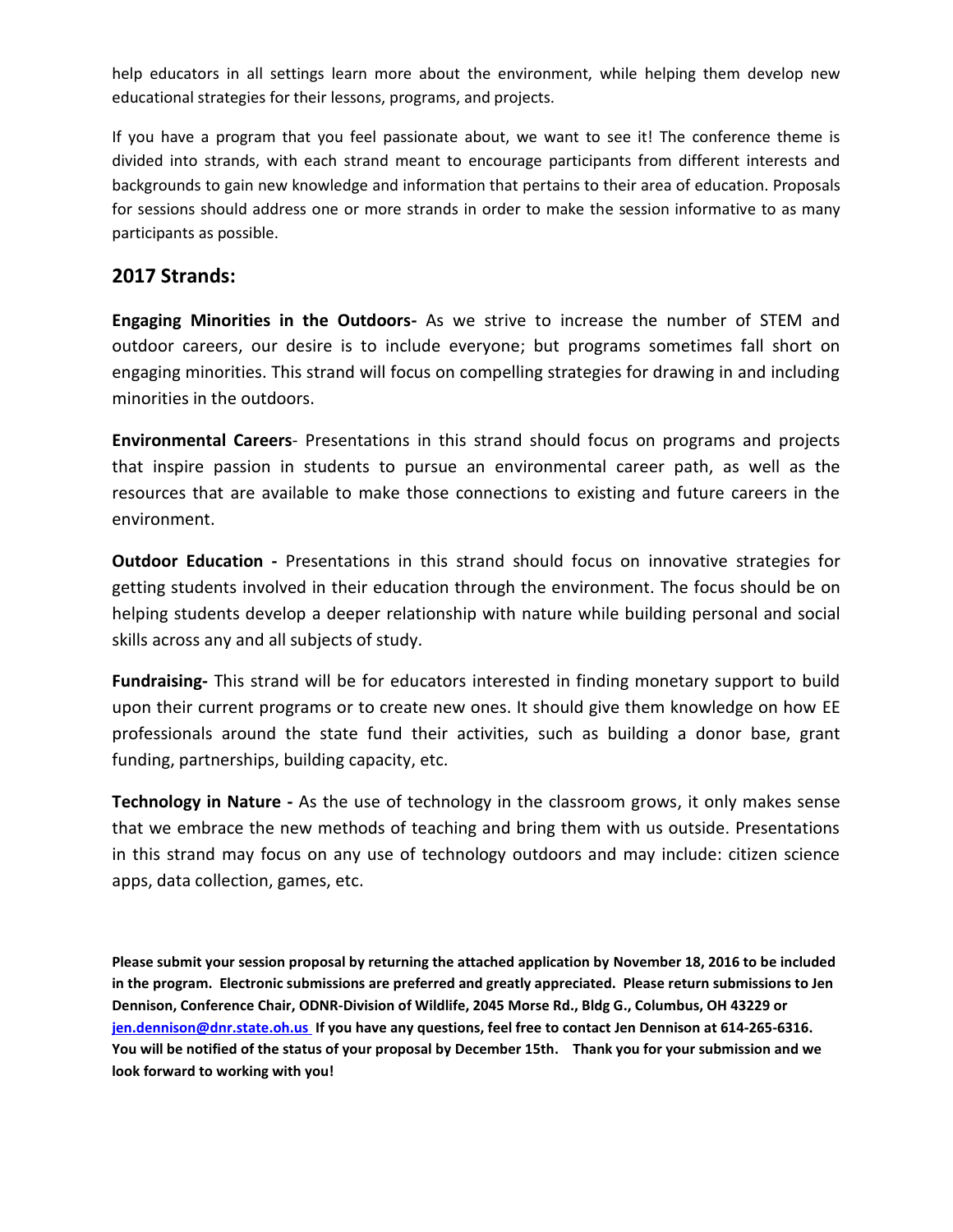## **EECO Conference – Call for Presenters 2017**

Submit by November 18, 2016

Email completed form to: [jen.dennison@dnr.state.oh.us \(](mailto:jen.dennison@dnr.state.oh.us)electronic copies preferred)

or mail to: Jen Dennison-ODNR--Division of Wildlife Re: 2017 EECO Conference 2045 Morse Rd. Bldg. G. Columbus, Ohio 43229

Questions? Contact Jen Dennison-614-265-6316



| <b>Presenter Information</b>                                                                                                                           |                                |  |
|--------------------------------------------------------------------------------------------------------------------------------------------------------|--------------------------------|--|
| <b>Name and Title</b>                                                                                                                                  |                                |  |
| Organization                                                                                                                                           |                                |  |
| <b>Address</b>                                                                                                                                         |                                |  |
|                                                                                                                                                        |                                |  |
| <b>Email</b>                                                                                                                                           |                                |  |
| Phone/Fax                                                                                                                                              |                                |  |
| <b>Co-Presenter Information</b>                                                                                                                        |                                |  |
| <b>Name and Title</b>                                                                                                                                  |                                |  |
| <b>Email</b>                                                                                                                                           |                                |  |
| Organization                                                                                                                                           |                                |  |
| <b>Presentation Information</b>                                                                                                                        |                                |  |
| <b>Title of Presentation</b><br>For Conference Brochure (9 words or less)                                                                              |                                |  |
| <b>Types of Presentation</b>                                                                                                                           | 3 Hour Workshop (Friday only)  |  |
| (Circle or highlight one)                                                                                                                              | 1 Hour Session (Saturday only) |  |
| <b>Summary of Presentation</b><br>for Conference Brochure<br>(Please limit description to 30 words)                                                    |                                |  |
| <b>Session Description</b>                                                                                                                             |                                |  |
| A description of your session including<br>how it fits into the conference themes.<br>This may be attached on a separate sheet.<br>(100 words or less) |                                |  |
|                                                                                                                                                        |                                |  |